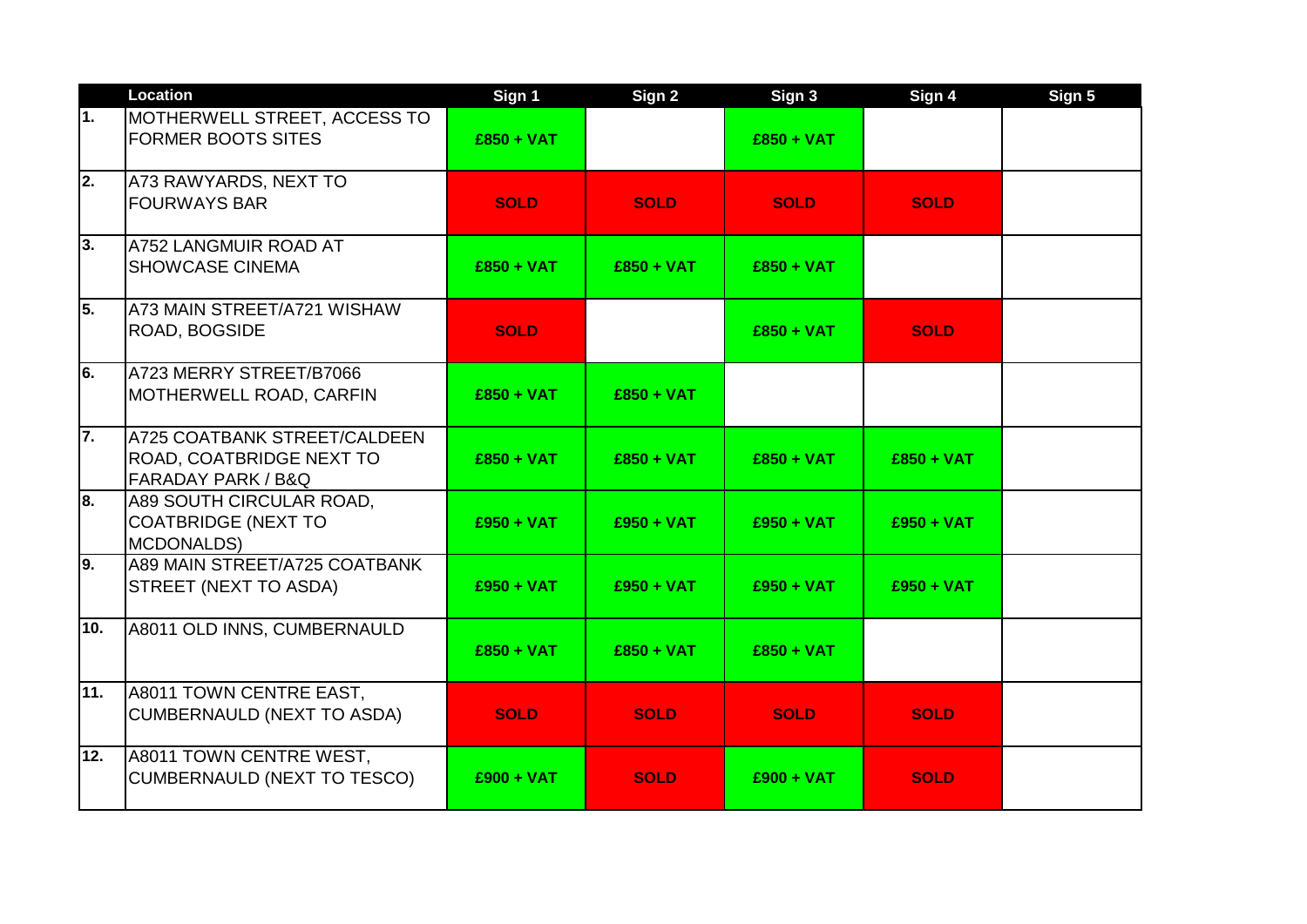| 13. | <b>BALLOCH ROUNDABOUT B802</b>                       | $£850 + VAT$ |              |              |              |              |
|-----|------------------------------------------------------|--------------|--------------|--------------|--------------|--------------|
| 14. | <b>BACK O'HILL B8048</b>                             | $£600 + VAT$ |              | $£600 + VAT$ |              |              |
| 15. | <b>BLACKWOOD EAST B8048</b>                          |              |              |              | $£300 + VAT$ |              |
| 16. | <b>CRAIGMARLOCH ROUNDABOUT</b>                       |              | $£850 + VAT$ | $£850 + VAT$ | $£850 + VAT$ |              |
| 17. | <b>DEERDYKES ROUNDABOUT</b>                          | $£850 + VAT$ |              | $£850 + VAT$ |              |              |
| 18. | GARTCOSH - A752 GARTCOSH ROAD,<br><b>GARTCOSH</b>    | <b>SOLD</b>  | <b>SOLD</b>  | <b>SOLD</b>  | <b>SOLD</b>  |              |
| 19. | <b>B802 HOWE ROAD/TOWNHEAD</b><br>STREET, KILSYTH    | $£850 + VAT$ | $£850 + VAT$ | $£850 + VAT$ |              |              |
| 20. | <b>A721 FLEMINGTON</b>                               | $£850 + VAT$ | $£850 + VAT$ | $£850 + VAT$ |              | $£850 + VAT$ |
| 21. | <b>B574 AIRBLES ROAD/CHESTNUT</b><br><b>GROVE</b>    | <b>SOLD</b>  | $£850 + VAT$ | <b>SOLD</b>  | $£850 + VAT$ |              |
| 22. | A721 WINDMILLHILL STREET/SHIELDS<br>ROAD, MOTHERWELL | <b>SOLD</b>  | $£850 + VAT$ | <b>SOLD</b>  | $£850 + VAT$ |              |
| 23. | B574 AIRBLES ROAD/ADELE STREET,<br><b>MOTHERWELL</b> | <b>SOLD</b>  |              | <b>SOLD</b>  | $£850 + VAT$ |              |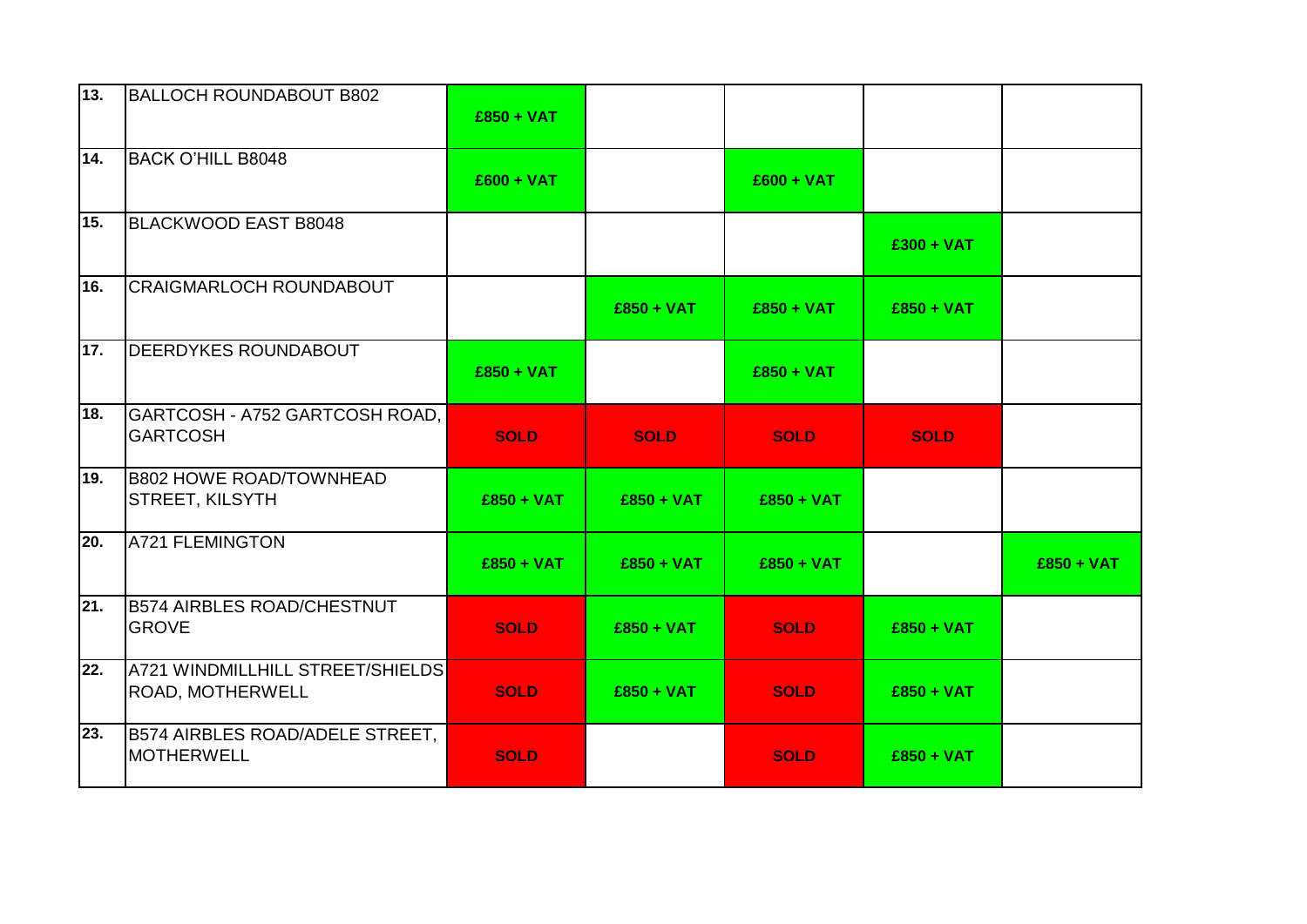| 25. | A73 BELLSIDE ROAD/A775<br>EDINBURGH ROAD, NEWHOUSE                             | $£850 + VAT$  | $£850 + VAT$ | $£850 + VAT$ |              |              |
|-----|--------------------------------------------------------------------------------|---------------|--------------|--------------|--------------|--------------|
| 26. | A752 AITKENHEAD ROAD/KILMUIR<br>ROAD AT BIRKENSHAW RETAIL<br>PARK, TANNOCHSIDE |               | $£750 + VAT$ |              | $£750 + VAT$ | $£750 + VAT$ |
| 27. | A721 EDINBURGH ROAD/B7001 OLD<br>EDINBURGH ROAD, UDDINGSTON                    | $£850 + VAT$  | $£850 + VAT$ | $£850 + VAT$ |              |              |
| 29. | A721 GLASGOW ROAD AT<br>CALEDONIAN RETAIL PARK, WISHAW                         | $£850 + VAT$  | $£850 + VAT$ | $£850 + VAT$ |              |              |
| 30. | A721 GLASGOW ROAD AT WISHAW<br><b>GENERAL HOSPITAL, WISHAW</b>                 | $£850 + VAT$  | $£850 + VAT$ | $£850 + VAT$ | $£850 + VAT$ | $£850 + VAT$ |
| 31. | CRAIGHALBERT ROUNDABOUT,<br><b>CUMBERNAULD</b>                                 | $£850 + VAT$  | $£850 + VAT$ |              |              |              |
| 32. | <b>TANNOCHSIDE PARK, TANNOCHSIDE</b>                                           | $£1200 + VAT$ |              |              |              |              |
| 33. | <b>NEW CRAIGLINN ROUNDABOUT</b>                                                | $£850 + VAT$  | <b>SOLD</b>  | <b>SOLD</b>  | <b>SOLD</b>  |              |
| 34. | <b>NEW CARRICKSTONE ROUNDABOUT</b>                                             | $£850 + VAT$  | $£850 + VAT$ |              |              |              |
| 35. | <b>NEW DULLATUR ROUNDABOUT</b>                                                 | <b>SOLD</b>   | <b>SOLD</b>  |              |              |              |
| 36. | <b>NEW GARTLEA ROAD, AIRDRIE (NEXT</b><br>TO MORRISONS)                        | $£900 + VAT$  | $£900 + VAT$ | $£900 + VAT$ | $£900 + VAT$ |              |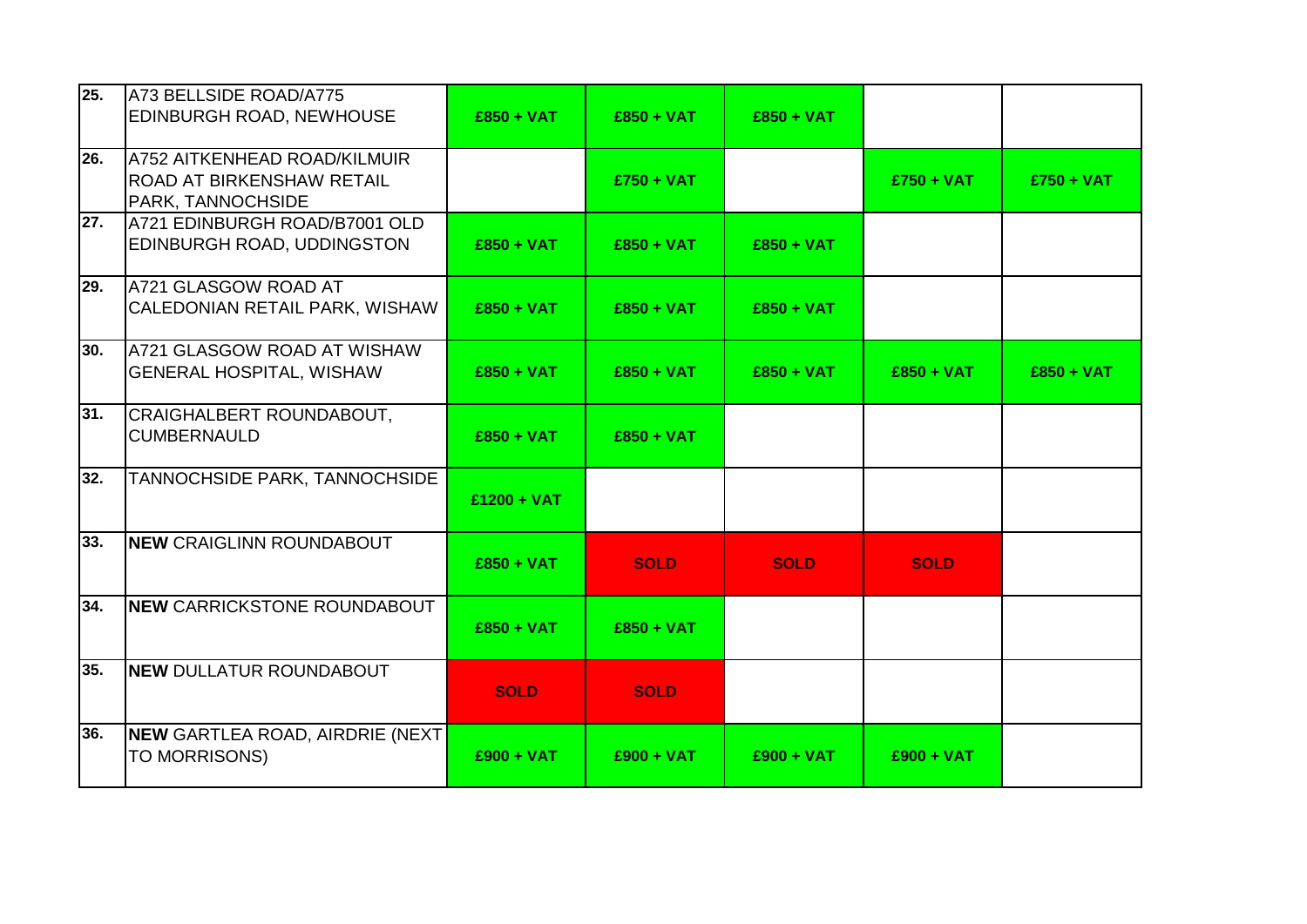| 37. | <b>NEW GARTLEA ROAD, AIRDRIE (NEXT)</b>                        |              |              |              |              |  |
|-----|----------------------------------------------------------------|--------------|--------------|--------------|--------------|--|
|     | TO AIRDRIE RETAIL PARK)                                        | $£850 + VAT$ | $£850 + VAT$ | $£850 + VAT$ |              |  |
| 38. | NEW CALDER STREET, COATBRIDGE                                  | $£850 + VAT$ | $£850 + VAT$ |              |              |  |
| 39. | <b>NEW CALDEEN ROAD, COATBRIDGE</b>                            | $£850 + VAT$ | $£850 + VAT$ |              |              |  |
| 40. | NEW A89 GLASGOW ROAD,<br><b>COATBRIDGE (AFTER CARE HOME)</b>   |              | $£850 + VAT$ |              |              |  |
| 41. | NEW A89 GLASGOW ROAD,<br>COATBRIDGE (DRUMPARK SCHOOL)          | $£750 + VAT$ |              |              |              |  |
| 42. | NEW A721 WEST HAMILTON STREET,<br>MOTHERWELL (NEXT TO ASDA)    | <b>SOLD</b>  | <b>SOLD</b>  | £950+VAT     | $£950 + VAT$ |  |
| 43. | NEW A721 HOPE STREET,<br>MOTHERWELL (NEXT TO TRAIN<br>STATION) | $£850 + VAT$ |              |              |              |  |
| 44. | NEW A721 AQUATEC, MOTHERWELL                                   | <b>SOLD</b>  | $£850 + VAT$ |              |              |  |
| 46. | NEW A723/B7029 CARFIN ST,<br><b>MOTHERWELL</b>                 | $£850 + VAT$ |              |              |              |  |
| 48. | <b>NEW HOLYTOWN A723/A775</b>                                  | $£850 + VAT$ |              | $£850 + VAT$ |              |  |
| 49. | NEW B799 BO'NESS ROAD,<br>NEWHOUSE INDUSTRIAL ESTATE           | $£750 + VAT$ |              |              |              |  |